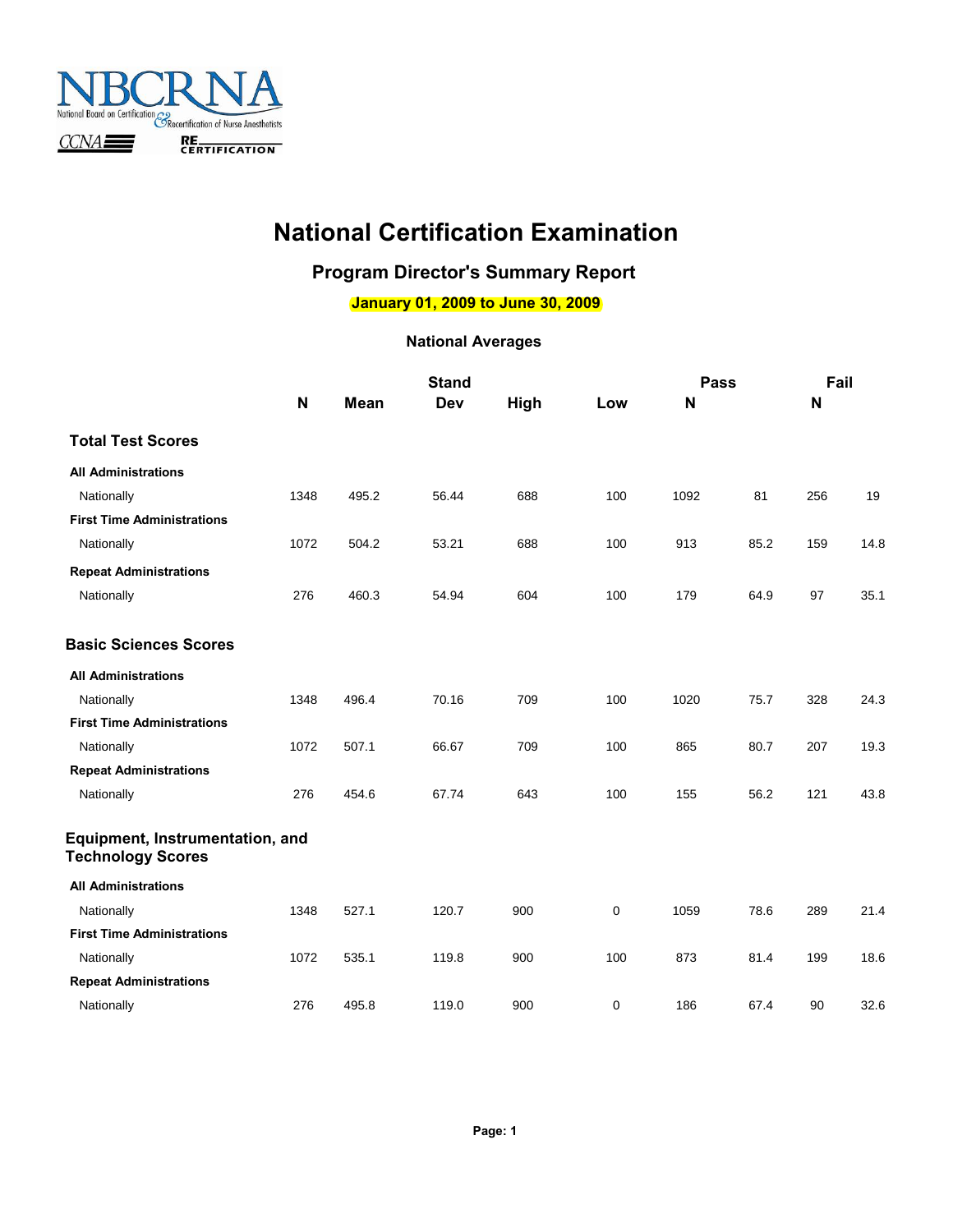

## **National Certification Examination**

### **Program Director's Summary Report**

**January 01, 2009 to June 30, 2009**

|                                                        |              | <b>Stand</b> |       |      | Pass |      | Fail |              |      |
|--------------------------------------------------------|--------------|--------------|-------|------|------|------|------|--------------|------|
|                                                        | $\mathsf{N}$ | <b>Mean</b>  | Dev   | High | Low  | N    |      | $\mathsf{N}$ |      |
| <b>Basic Principles of</b><br><b>Anesthesia Scores</b> |              |              |       |      |      |      |      |              |      |
| <b>All Administrations</b>                             |              |              |       |      |      |      |      |              |      |
| Nationally                                             | 1348         | 495.0        | 66.74 | 791  | 100  | 1049 | 77.8 | 299          | 22.2 |
| <b>First Time Administrations</b>                      |              |              |       |      |      |      |      |              |      |
| Nationally                                             | 1072         | 503.5        | 64.56 | 791  | 100  | 874  | 81.5 | 198          | 18.5 |
| <b>Repeat Administrations</b>                          |              |              |       |      |      |      |      |              |      |
| Nationally                                             | 276          | 461.9        | 64.70 | 620  | 100  | 175  | 63.4 | 101          | 36.6 |
| <b>Advanced Principles</b><br>of Anesthesia Scores     |              |              |       |      |      |      |      |              |      |
| <b>All Administrations</b>                             |              |              |       |      |      |      |      |              |      |
| Nationally                                             | 1348         | 499.4        | 68.60 | 734  | 100  | 1057 | 78.4 | 291          | 21.6 |
| <b>First Time Administrations</b>                      |              |              |       |      |      |      |      |              |      |
| Nationally                                             | 1072         | 508.6        | 66.13 | 734  | 100  | 893  | 83.3 | 179          | 16.7 |
| <b>Repeat Administrations</b>                          |              |              |       |      |      |      |      |              |      |
| Nationally                                             | 276          | 463.5        | 66.20 | 686  | 100  | 164  | 59.4 | 112          | 40.6 |
| <b>Professional Issues</b><br><b>Scores</b>            |              |              |       |      |      |      |      |              |      |
| <b>All Administrations</b>                             |              |              |       |      |      |      |      |              |      |
| Nationally                                             | 1348         | 553.2        | 212.3 | 900  | 0    | 926  | 68.7 | 422          | 31.3 |
| <b>First Time Administrations</b>                      |              |              |       |      |      |      |      |              |      |
| Nationally                                             | 1072         | 561.6        | 214.9 | 900  | 0    | 756  | 70.5 | 316          | 29.5 |
| <b>Repeat Administrations</b>                          |              |              |       |      |      |      |      |              |      |
| Nationally                                             | 276          | 520.5        | 198.4 | 900  | 0    | 170  | 61.6 | 106          | 38.4 |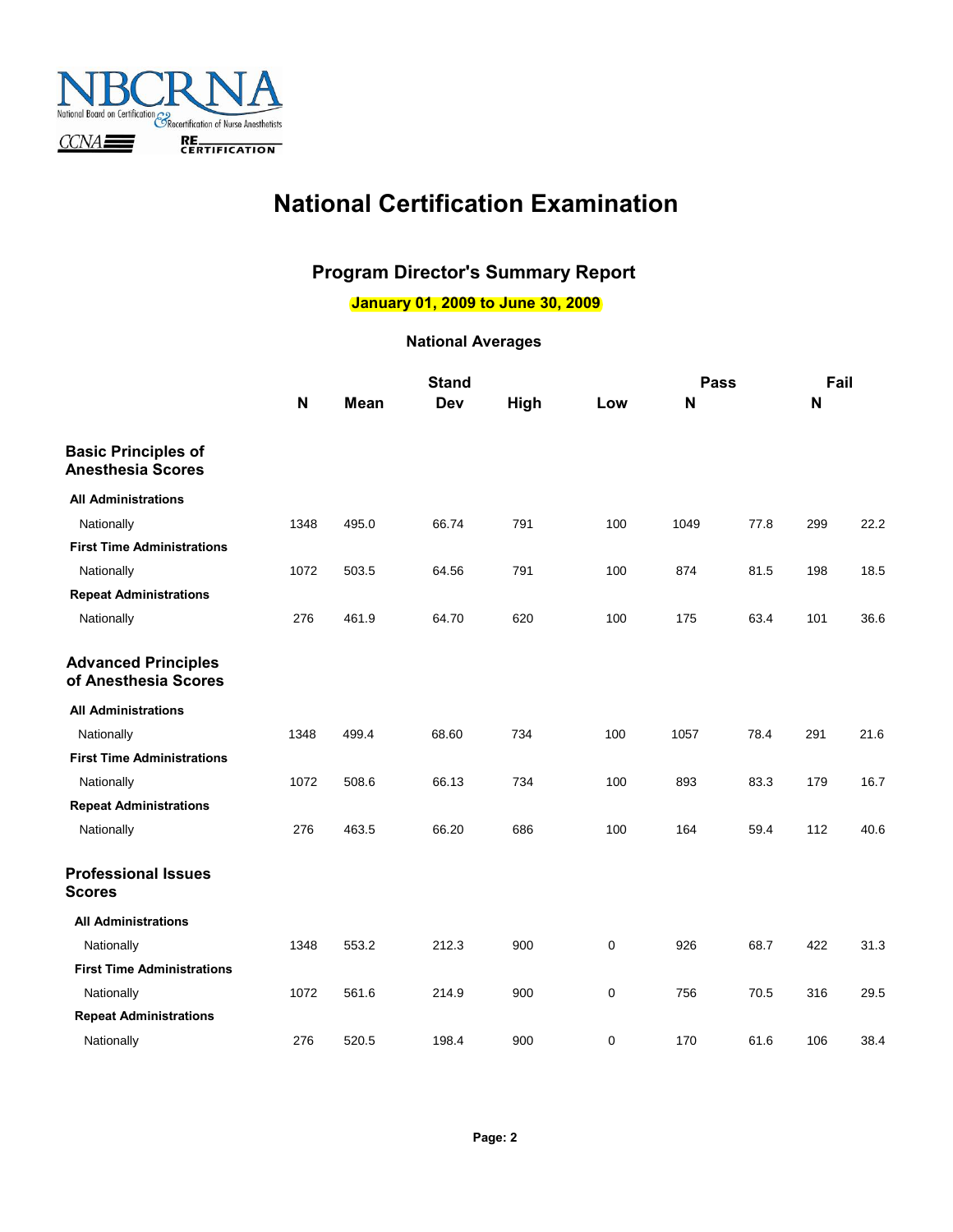

## **Mational Certification Examination**

### **Program Director's Summary Report**

**July 01, 2009 to December 31, 2009**

|                                                             |              | <b>Stand</b>              |       |      | <b>Pass</b> |      | Fail |     |      |
|-------------------------------------------------------------|--------------|---------------------------|-------|------|-------------|------|------|-----|------|
|                                                             | $\mathsf{N}$ | Mean AWWWO <sup>^</sup> C |       | High | Low         | N    |      | N   |      |
| <b>Total Test Scores</b>                                    |              |                           |       |      |             |      |      |     |      |
| <b>All Administrations</b>                                  |              |                           |       |      |             |      |      |     |      |
| Nationally                                                  | 1344         | 490.2                     | 51.98 | 704  | 100         | 1118 | 83.2 | 226 | 16.8 |
| <b>First Time Administrations</b>                           |              |                           |       |      |             |      |      |     |      |
| Nationally                                                  | 1134         | 500.2                     | 42.43 | 691  | 100         | 1016 | 89.6 | 118 | 10.4 |
| <b>Repeat Administrations</b>                               |              |                           |       |      |             |      |      |     |      |
| Nationally                                                  | 210          | 436.4                     | 64.17 | 704  | 100         | 102  | 48.6 | 108 | 51.4 |
| <b>Basic Sciences Scores</b>                                |              |                           |       |      |             |      |      |     |      |
| <b>All Administrations</b>                                  |              |                           |       |      |             |      |      |     |      |
| Nationally                                                  | 1344         | 492.3                     | 74.57 | 900  | 100         | 1000 | 74.4 | 344 | 25.6 |
| <b>First Time Administrations</b>                           |              |                           |       |      |             |      |      |     |      |
| Nationally                                                  | 1134         | 503.6                     | 68.95 | 900  | 100         | 910  | 80.2 | 224 | 19.8 |
| <b>Repeat Administrations</b>                               |              |                           |       |      |             |      |      |     |      |
| Nationally                                                  | 210          | 431.2                     | 74.05 | 799  | 100         | 90   | 42.9 | 120 | 57.1 |
| Equipment, Instrumentation, and<br><b>Technology Scores</b> |              |                           |       |      |             |      |      |     |      |
| <b>All Administrations</b>                                  |              |                           |       |      |             |      |      |     |      |
| Nationally                                                  | 1344         | 526.8                     | 124.1 | 900  | 0           | 1061 | 78.9 | 283 | 21.1 |
| <b>First Time Administrations</b>                           |              |                           |       |      |             |      |      |     |      |
| Nationally                                                  | 1134         | 539.5                     | 122.1 | 900  | 100         | 939  | 82.8 | 195 | 17.2 |
| <b>Repeat Administrations</b>                               |              |                           |       |      |             |      |      |     |      |
| Nationally                                                  | 210          | 457.9                     | 111.3 | 900  | 0           | 122  | 58.1 | 88  | 41.9 |